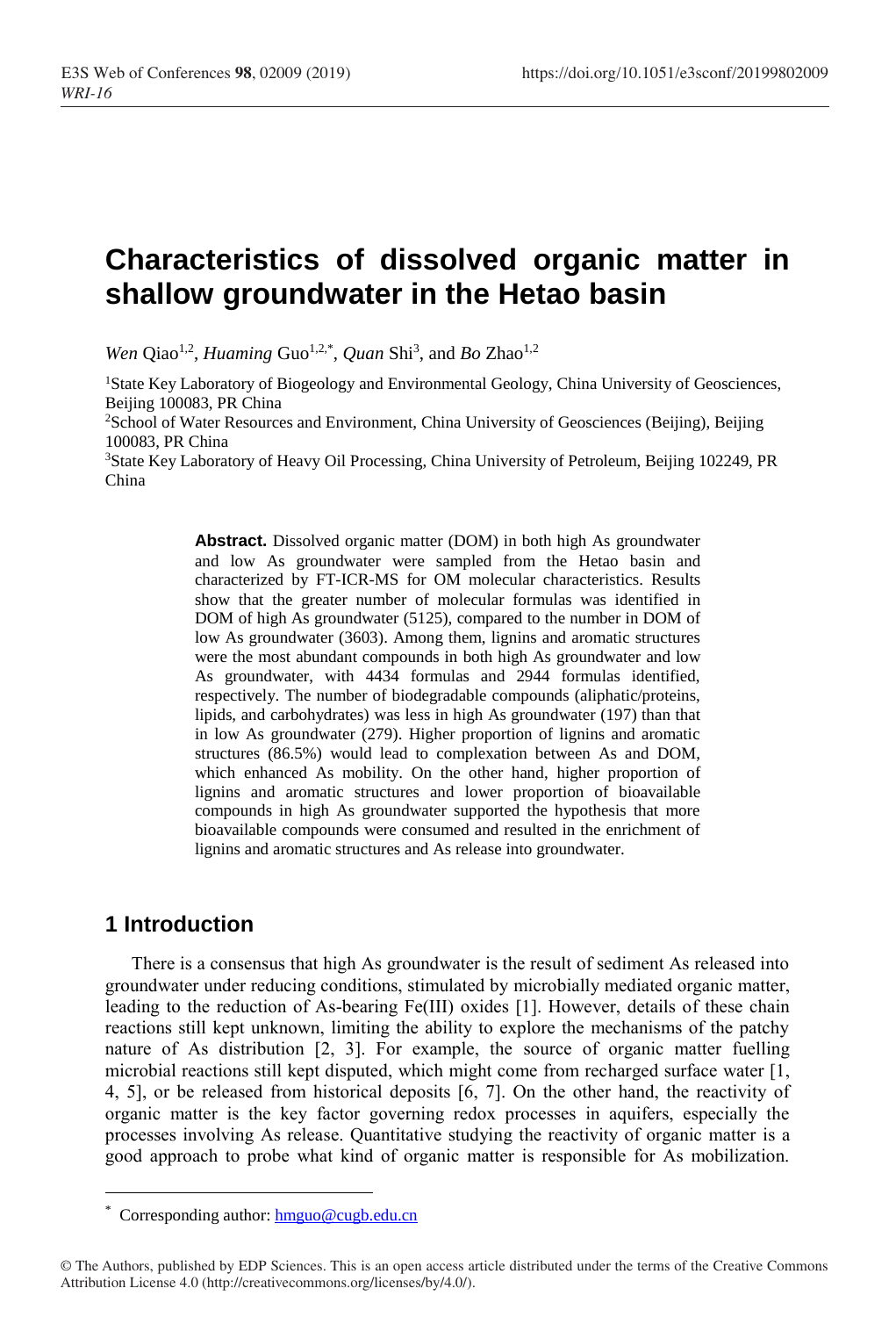Recently, anoxic incubation experiments of sediments in aquifer recharge waters indicated that all types of organic compounds could be microbially transformed, although some complex compounds with aromatic rings were thought molecularly recalcitrant [8]. Thus, which part of organic matter is responsible for As mobilization needs to be investigated.

Fourier transform ion cyclotron resonance mass spectrometry (FT-ICR-MS) is capable of characterizing thousands of molecular formulas in natural organic matter, supporting quantitative classifications and comparisons. In this study, we have used FT-ICR-MS to characterize molecular formulas of dissolved organic matter (DOM) from high As groundwater and low As groundwater, which might help us probe the dissolved organic matter responsible for As mobilization.

## **2 Materials and methods**

### **2.1 Samples and preparation**

Two groundwater samples were collected in the Hetao basin. Sample 2 had As concentration of 1.0  $\mu$ g/L and DOC concentration of 2.22 mg/L, while sample 4 had As concentration of 784 μg/L and DOC concentration of 11.9 mg/L. Samples for FT-ICR-MS analysis were filtered through 0.45 μm polycarbonate filters and stored in 100 mL brown glass bottles.

### **2.2 FT-ICR-MS analysis**

Before the FT-ICR-MS analysis, solid phase extraction was conducted to concentrate dissolved organic matter. During the processes, each sample was pumped through a PPL solid-phase extraction cartridge (0.5 g, 6 mL, Agilent, USA) at 5 mL/min. The cartridges were previously rinsed with methanol (LC-MS grade, Thermo Fisher) and acidified by HCl (p.a. grade, Merck, Germany, diluted to pH 2 by HPLC Milli-Q water) before elution. Immediately after extraction, DOM was eluted by 10 mL methanol (LC-MS grade, Thermo Fisher). All extracted DOM samples were analysed using a Bruker Apex ultra FT-ICR MS equipped with a 9.4-T Apex-ultra FT-ICR-MS equipment at the State Key Laboratory of Heavy Oil Processing, China University of Petroleum [9].

#### **2.3 Data processing**

Molecular formulas were grouped according to their elemental compositions into CHO, CHON, CHOS, CHONS compounds. Based on van Krevelen diagrams, organic matter is divided into seven classes of compounds, including lipids, aliphatic/proteins, lignins, carbohydrates, unsaturated hydrocarbons, aromatic structures and others [9]. Boundaries of the classification are listed as following:

Lipids,  $H/C = 1.5-2.0$ ,  $O/C = 0.03$ ; Aliphatic/proteins,  $H/C = 1.5-2.2$ ,  $O/C = 0.3-0.67$ ; Lignins, H/C =  $0.7-1.5$ , O/C =  $0.1-0.67$ ; Carbohydrates, H/C =  $1.5-2.4$ , O/C =  $0.67-1.2$ ; Unsaturated hydrocarbons,  $H/C = 0.7-1.5$ ,  $O/C = 0-0.1$ ; Aromatic structures,  $H/C = 0.2-0.7$ ,  $O/C = 0.67$ ; Others,  $H/C = 0.6 - 1.5$ ,  $O/C = 0.67 - 1.0$ .

## **3 Results and discussion**

In total, 5125 mono-isotopic molecular formulas were identified in sample 4, much higher than that of 3603 in sample 2 (Fig. 1). H-to-C ratios of DOM moleculars ranged from 0.4 to 1.75 in sample 4, being lower than that in sample 2 with a range of 0.6-1.83. On the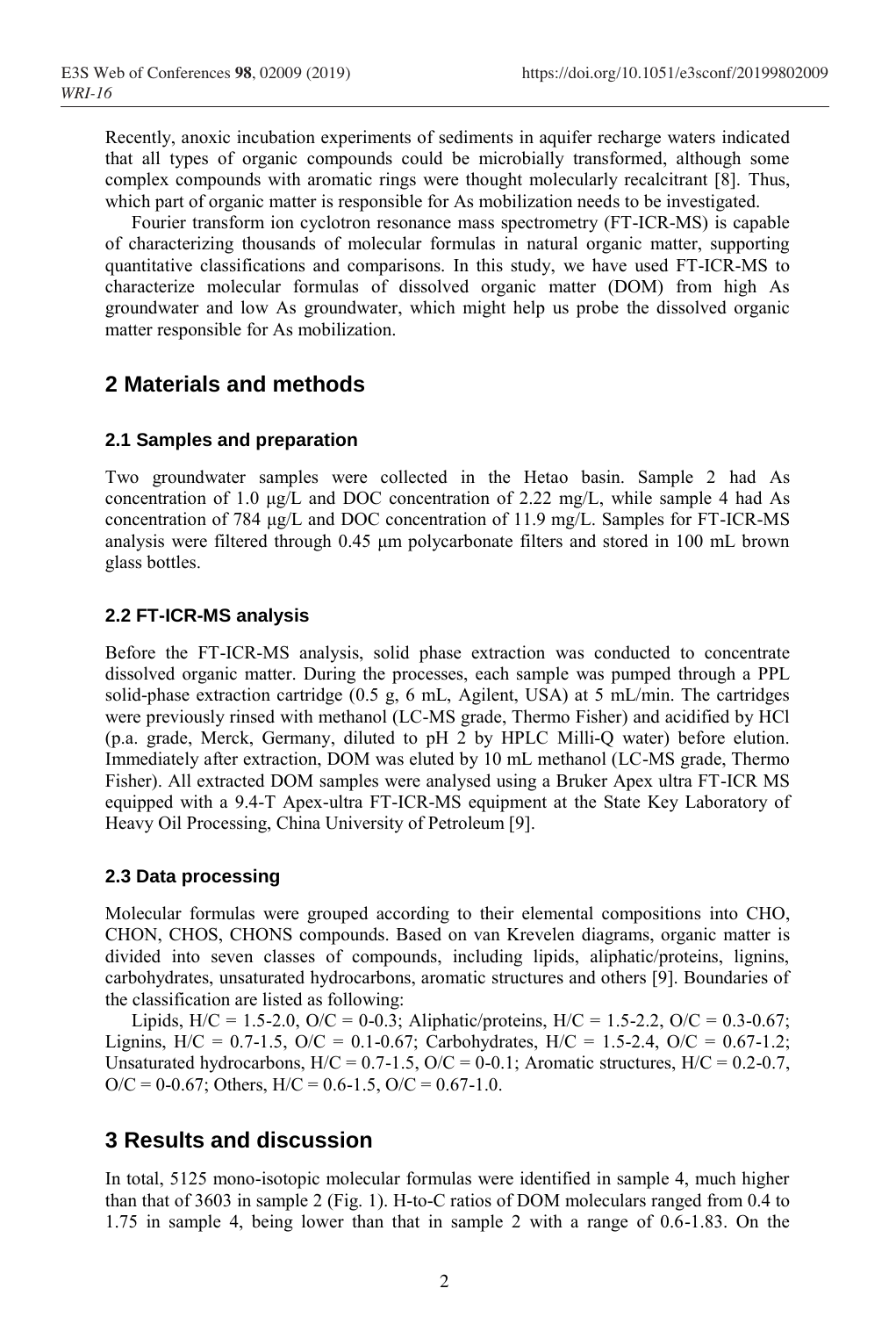contrary, O-to-C ratios of DOM moleculars showed higher values in sample 4 (0.2-0.93), compared to those in sample 2 (0.15-0.88).

Of the total identified molecular formulas, CHON formulas were the most abundant molecular in both high As groundwater (sample 4) and low As groundwater (sample 2), proportionly accounting for around 48.1% and 43.1%, respectively. Considering the number of N element in CHON formulas, they were further subdivided into three different formulas, including CHON1, CHON2, and CHON3, among which CHON1 formulas were proportionately the largest CHON formulas both in high As groundwater (56%) and low As groundwater (62%). Low As groundwater (sample 2) contained almost the same proportions of CHON2 and CHON3 formulas (around 19%), while CHON2 formulas (31%) were around 3 times as high as CHON3 formulas (13%) in high As groundwater (sample 4).



**Fig. 1.** Formulas classification of DOM formulas in (a) high As groundwater (sample 4), and (b) low As groundwater (sample 2).

A large proportion of CHO formulas was found in both high As groundwater (41.3%) and low As groundwater (41.0%), spreading a wide distribution throughout the van Krevelen diagram (Fig. 1). The proportion of CHOS and CHONS compounds were small, with around 10.5% in high As groundwater and around 15.8% in low As groundwater.

Among the seven classified group compounds (Fig. 1), lignins were the most abundant compounds, with 3872 formulas and 2912 formulas indentified in high As groundwater (sample 4) and low As groundwater (sample 2), respectively. Another rich compounds in high As groundwater were aromatic structures (562 formulas), much higher than the number identified in low As groundwater (32 formulas). The much greater number of lignins and aromatic structrues in high As groundwater (4434 vs. 2944 in low As groundwater) might be responsible for high groundwater As, since both of the compounds showed strong complexabilities with As [10, 11], which increased As mobility. Aliphatic/proteins were relatively abundant in low As groundwater (number 249, proportion 6.9%) than those in high As groundwater (165, 3.2%). Lipids and carbohydrates were coincidently rare in both high As groundwater and low As groundwater, with only 32 and 30 formulas identified, respectively. Aliphatic/proteins, lipids and carbohydrates were believed as biodegradable compounds [8]. These compounds occupied only 3.8% of the total formulas in high As groundwater (197 formulas), while it was 7.7% in low As groundwater (279 formulas). The greater number of lignins and aromatic compounds and the lower number of bioavailable compounds in high As groundwater may support the hypothesis that microbe metablism of biodegradable compounds resulted in the low number of these compounds and the enrichment of lignins and aromatic structures. The